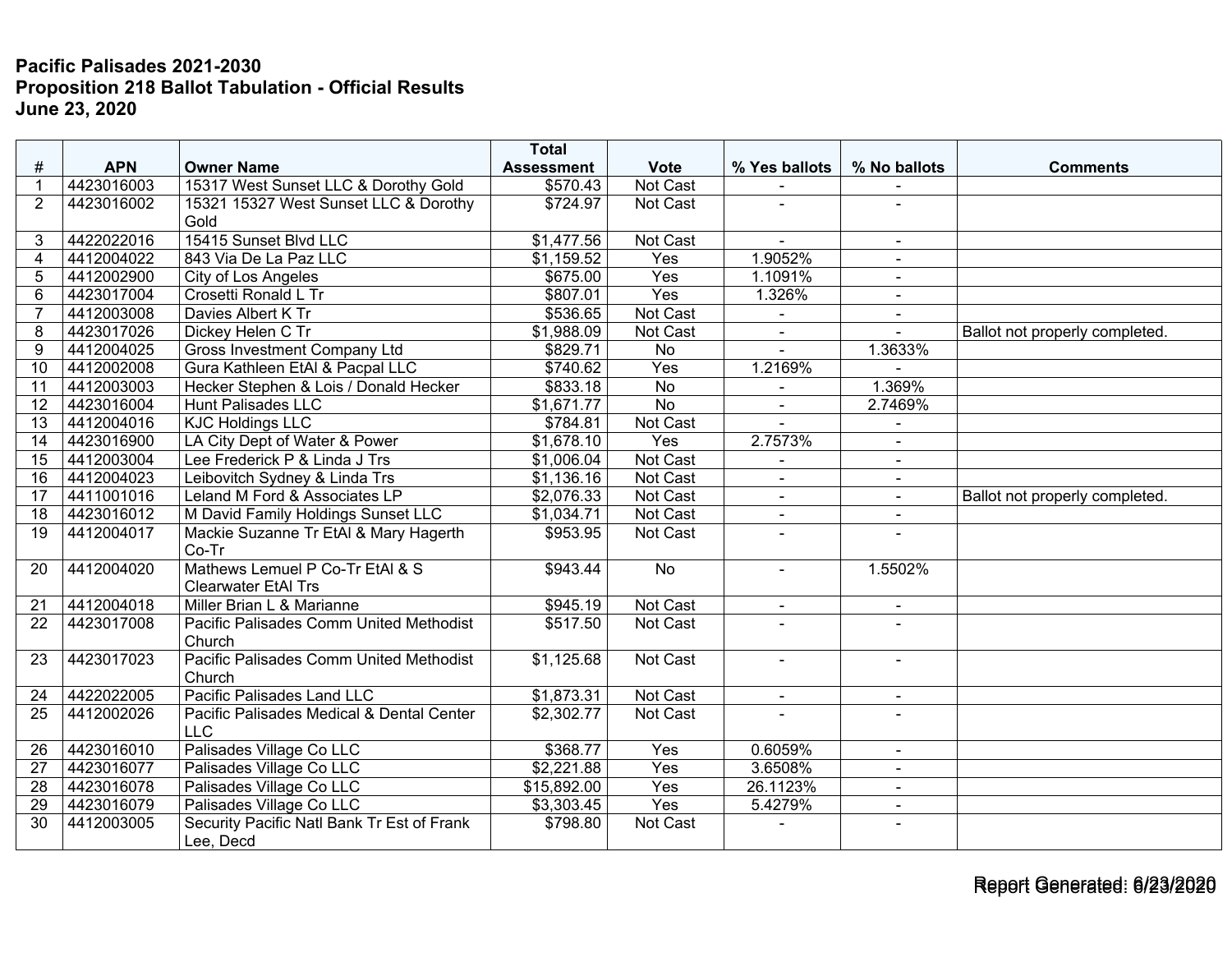## **Pacific Palisades 2021-2030 Proposition 218 Ballot Tabulation - Official Results June 23, 2020**

| $\#$            | <b>APN</b> | <b>Owner Name</b>                                                                       | <b>Total</b><br><b>Assessment</b> | <b>Vote</b>     | % Yes ballots  | % No ballots   | <b>Comments</b>                |
|-----------------|------------|-----------------------------------------------------------------------------------------|-----------------------------------|-----------------|----------------|----------------|--------------------------------|
| 31              | 4412003006 | Security Pacific Natl Bank Tr Est of Frank<br>Lee, Decd                                 | \$2,483.71                        | Not Cast        |                |                |                                |
| 32              | 4412004024 | Sinha Bhek P Trs EtAl                                                                   | \$787.95                          | Not Cast        | $\blacksquare$ | $\blacksquare$ |                                |
| 33              | 4422022015 | Sunrise Pacific Palisades Assisted Living<br><b>LP</b>                                  | \$3,490.75                        | Not Cast        |                |                |                                |
| 34              | 4412009801 | Verizon California Inc                                                                  | \$3,548.26                        | Not Cast        |                | $\blacksquare$ |                                |
| $\overline{35}$ | 4412004021 | Via Properties LLC                                                                      | \$850.00                          | Yes             | 1.3966%        |                |                                |
| 36              | 4412009012 | Village School Inc                                                                      | \$5,114.53                        | Yes             | 8.4037%        | $\blacksquare$ |                                |
| 37              | 4412004015 | 881 Lapaz LLC                                                                           | \$1,495.78                        | Not Cast        | $\blacksquare$ | $\sim$         |                                |
| 38              | 4423016009 | Bowinkel Vicki L Tr & Amalia Marneau                                                    | \$587.36                          | No              | $\blacksquare$ | 0.9651%        |                                |
| $\overline{39}$ | 4423016017 | Bowinkel Vicki L Tr EtAl & A Bowinkel Tr                                                | \$955.35                          | $\overline{No}$ | $\blacksquare$ | 1.5697%        |                                |
| 40              | 4412002010 | Carey Antioch LLC                                                                       | \$1,754.27                        | Not Cast        | $\blacksquare$ | $\blacksquare$ |                                |
| 41              | 4412002023 | Duesenberg Investment Co                                                                | \$4,304.92                        | Not Cast        | $\overline{a}$ | $\sim$         |                                |
| 42              | 4412002011 | Duesenberg Investment Co & Montecito<br>Assoc                                           | \$1,737.00                        | Not Cast        |                |                |                                |
| 43              | 4412002012 | Duesenberg Investment Co & Montecito<br>Assoc                                           | \$5,950.32                        | Not Cast        | $\blacksquare$ | $\sim$         |                                |
| 44              | 4423017009 | <b>Equity Pacific</b>                                                                   | \$4,356.87                        | No              | $\blacksquare$ | 7.1588%        |                                |
| 45              | 4412001017 | Ittah Marc Tr & Gelsons Markets Corp<br>Lessee                                          | \$10,374.70                       | <b>Not Cast</b> |                |                |                                |
| 46              | 4412003007 | Jayne Catherine Tr EtAl & A Jayne IV Tr                                                 | \$927.36                          | <b>No</b>       |                | 1.5238%        |                                |
| 47              | 4423016011 | Johnson Linda Tr & Linda Woerner Tr                                                     | \$980.06                          | Not Cast        | $\blacksquare$ | $\blacksquare$ |                                |
| 48              | 4423016018 | Karrass Gary Tr                                                                         | \$700.94                          | Not Cast        | $\blacksquare$ | $\blacksquare$ |                                |
| 49              | 4411001017 | Leland M Ford & Associates LP                                                           | \$1,515.61                        | Not Cast        | $\blacksquare$ | $\blacksquare$ | Ballot not properly completed. |
| 50              | 4411001018 | Leland M Ford & Associates LP                                                           | \$1,606.64                        | Not Cast        | $\blacksquare$ | $\blacksquare$ | Ballot not properly completed. |
| 51              | 4411001019 | Leland M Ford & Associates LP                                                           | \$5,787.90                        | Not Cast        | $\sim$         | $\sim$         | Ballot not properly completed. |
| 52              | 4411001020 | Leland M Ford & Associates LP                                                           | \$2,632.72                        | Not Cast        | $\sim$         | $\sim$         | Ballot not properly completed. |
| $\overline{53}$ | 4412004019 | Miller Brian L & Marianne                                                               | \$845.11                          | Not Cast        |                |                |                                |
| $\overline{54}$ | 4423017024 | N & J No 1 LP                                                                           | \$2,202.28                        | Not Cast        | $\sim$         | $\sim$         | Ballot not properly completed. |
| 55              | 4423017005 | Pacific Palisades Comm United Methodist<br>Church                                       | \$679.26                          | Not Cast        | $\blacksquare$ | $\sim$         |                                |
| 56              | 4423017006 | Pacific Palisades Comm United Methodist<br>Church                                       | \$653.16                          | Not Cast        | $\sim$         | $\sim$         |                                |
| 57              | 4412003009 | Pali Office Investments LLC                                                             | \$3,645.91                        | Not Cast        | $\blacksquare$ | $\sim$         |                                |
| 58              | 4423016073 | Palisades Clock Tower LLC                                                               | \$2,385.10                        | Not Cast        |                |                |                                |
| 59              | 4412002015 | Palisades Post No 283 American Legion<br>Corp Lessor & Garfield Beach CVS LLC<br>Lessee | \$1,833.29                        | Yes             | 3.0123%        | $\sim$         |                                |